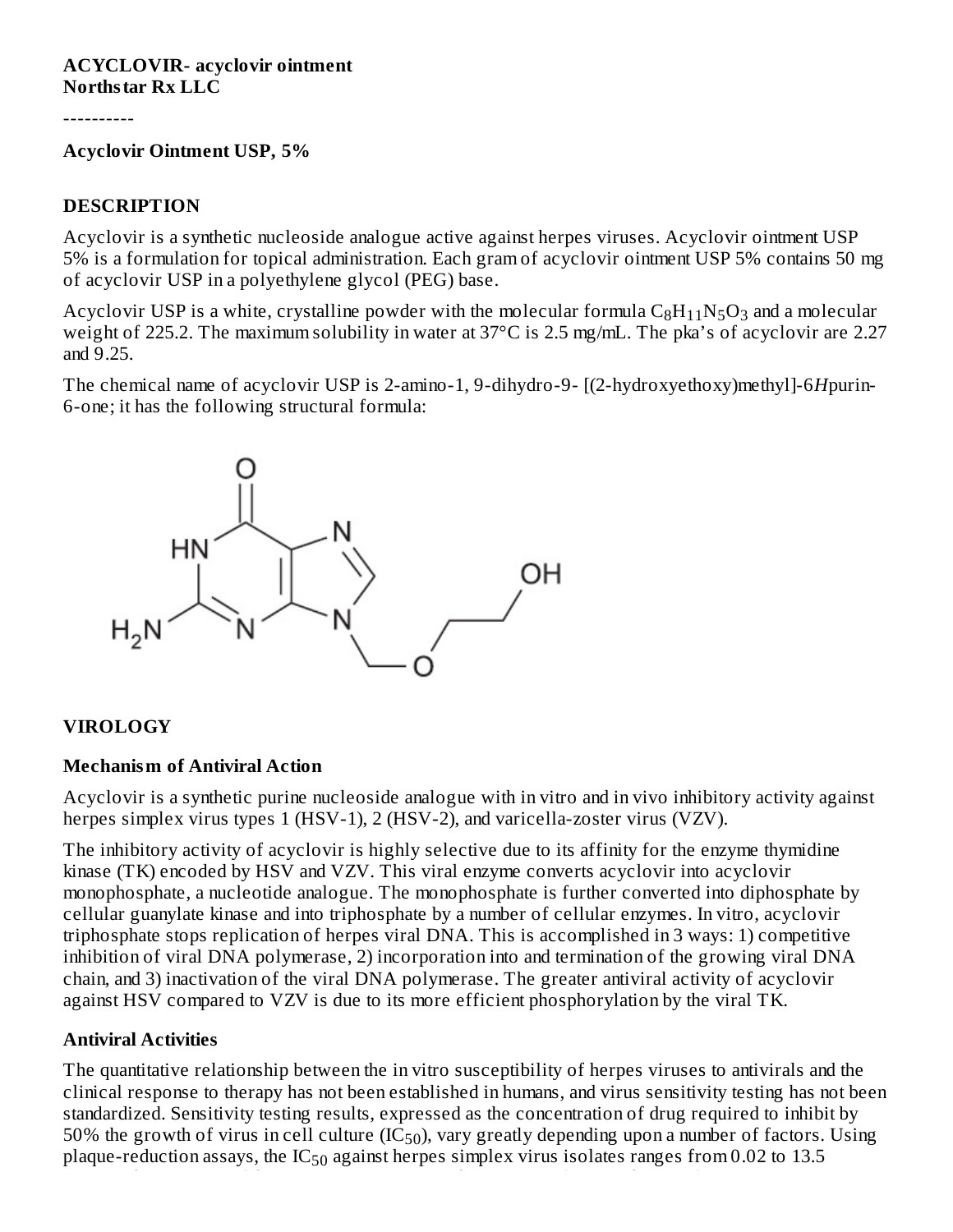mcg/mL for HSV-1 and from 0.01 to 9.9 mcg/mL for HSV-2. The  $IC_{50}$  for acyclovir against most laboratory strains and clinical isolates of VZV ranges from 0.12 to 10.8 mcg/mL. Acyclovir also demonstrates activity against the Oka vaccine strain of VZV with a mean IC $_{50}$  of 1.35 mcg/mL.

# **Drug Resistance**

Resistance of HSV and VZV to acyclovir can result from qualitative and quantitative changes in the viral TK and/or DNA polymerase. Clinical isolates of HSV and VZV with reduced susceptibility to acyclovir have been recovered from immunocompromised patients, especially with advanced HIV infection. While most of the acyclovir-resistant mutants isolated thus far from immunocompromised patients have been found to be TK-deficient mutants, other mutants involving the viral TK gene (TK partial and TK altered) and DNA polymerase have been isolated. TK-negative mutants may cause severe disease in infants and immunocompromised adults. The possibility of viral resistance to acyclovir should be considered in patients who show poor clinical response during therapy.

# **CLINICAL PHARMACOLOGY**

Two clinical pharmacology studies were performed with acyclovir ointment 5% in immunocompromised adults at risk of developing mucocutaneous Herpes simplex virus infections or with localized varicella-zoster infections. These studies were designed to evaluate the dermal tolerance, systemic toxicity, and percutaneous absorption of acyclovir.

In 1 of these studies, which included 16 inpatients, the complete ointment or its vehicle were randomly administered in a dose of 1-cm strips (25 mg acyclovir) 4 times a day for 7 days to an intact skin surface area of 4.5 square inches. No local intolerance, systemic toxicity, or contact dermatitis were observed. In addition, no drug was detected in blood and urine by radioimmunoassay (sensitivity, 0.01 mcg/mL).

The other study included 11 patients with localized varicella-zoster infections. In this uncontrolled study, acyclovir was detected in the blood of 9 patients and in the urine of all patients tested. Acyclovir levels in plasma ranged from <0.01 to 0.28 mcg/mL in 8 patients with normal renal function, and from <0.01 to 0.78 mcg/mL in 1 patient with impaired renal function. Acyclovir excreted in the urine ranged from <0.02% to 9.4% of the daily dose. Therefore, systemic absorption of acyclovir after topical application is minimal.

# **CLINICAL TRIALS**

In clinical trials of initial genital herpes infections, acyclovir ointment 5% has shown a decrease in healing time and, in some cases, a decrease in duration of viral shedding and duration of pain. In studies in immunocompromised patients mainly with herpes labialis, there was a decrease in duration of viral shedding and a slight decrease in duration of pain.

In studies of recurrent genital herpes and of herpes labialis in nonimmunocompromised patients, there was no evidence of clinical benefit; there was some decrease in duration of viral shedding.

# **INDICATIONS AND USAGE**

Acyclovir ointment USP 5% is indicated in the management of initial genital herpes and in limited nonlife-threatening mucocutaneous Herpes simplex virus infections in immunocompromised patients.

#### **CONTRAINDICATIONS**

Acyclovir ointment 5% is contraindicated in patients who develop hypersensitivity to the components of the formulation.

#### **WARNINGS**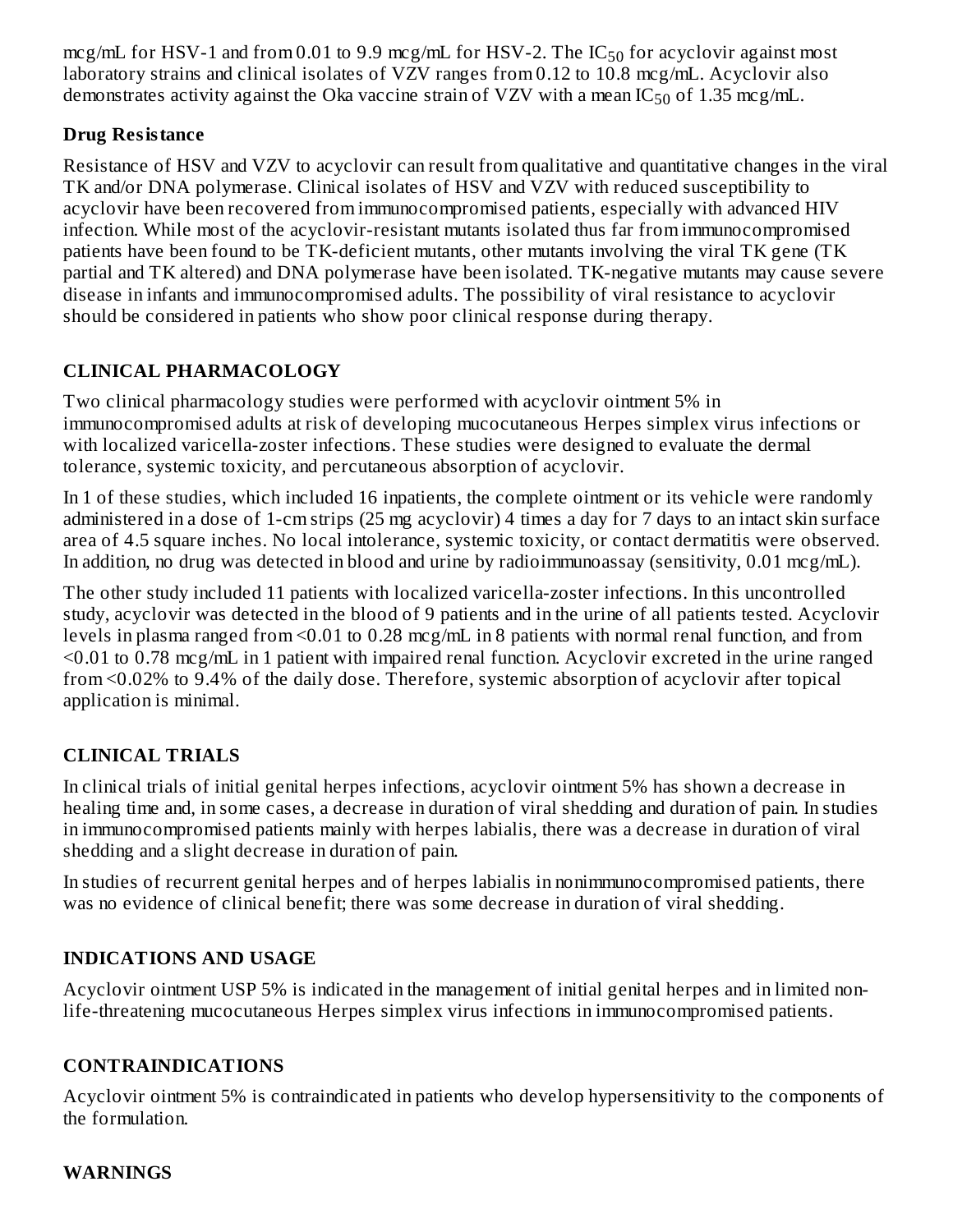Acyclovir ointment 5% is intended for cutaneous use only and should not be used in the eye.

## **PRECAUTIONS**

#### **General**

The recommended dosage, frequency of applications, and length of treatment should not be exceeded (see DOSAGE AND ADMINISTRATION). There are no data to support the use of acyclovir ointment 5% to prevent transmission of infection to other persons or prevent recurrent infections when applied in the absence of signs and symptoms. Acyclovir ointment 5% should not be used for the prevention of recurrent HSV infections. Although clinically significant viral resistance associated with the use of acyclovir ointment 5% has not been observed, this possibility exists.

### **Drug Interactions**

Clinical experience has identified no interactions resulting from topical or systemic administration of other drugs concomitantly with acyclovir ointment 5%.

#### **Carcinogenesis, Mutagenesis, Impairment of Fertility**

Systemic exposure following topical administration of acyclovir is minimal. Dermal carcinogenicity studies were not conducted. Results from the studies of carcinogenesis, mutagenesis, and fertility are not included in the full prescribing information for acyclovir ointment 5% due to the minimal exposures of acyclovir that result from dermal application.

### **Pregnancy**

*Teratogenic Effects:* Pregnancy Category B. Acyclovir was not teratogenic in the mouse, rabbit, or rat at exposures greatly in excess of human exposure. There are no adequate and well-controlled studies of systemic acyclovir in pregnant women. A prospective epidemiologic registry of acyclovir use during pregnancy was established in 1984 and completed in April 1999. There were 749 pregnancies followed in women exposed to systemic acyclovir during the first trimester of pregnancy resulting in 756 outcomes. The occurrence rate of birth defects approximates that found in the general population. However, the small size of the registry is insufficient to evaluate the risk for less common defects or to permit reliable or definitive conclusions regarding the safety of acyclovir in pregnant women and their developing fetuses. Systemic acyclovir should be used during pregnancy only if the potential benefit justifies the potential risk to the fetus.

# **Nursing Mothers**

It is not known whether topically applied acyclovir is excreted in breast milk. Systemic exposure following topical administration is minimal. After oral administration of acyclovir, acyclovir concentrations have been documented in breast milk in 2 women and ranged from 0.6 to 4.1 times the corresponding plasma levels. These concentrations would potentially expose the nursing infant to a dose of acyclovir up to 0.3 mg/kg per day. Nursing mothers who have active herpetic lesions near or on the breast should avoid nursing.

# **Geriatric Us e**

Clinical studies of acyclovir ointment did not include sufficient numbers of subjects aged 65 and over to determine whether they respond differently from younger subjects. Other reported clinical experience has not identified differences in responses between the elderly and younger patients. Systemic absorption of acyclovir after topical administration is minimal (see CLINICAL PHARMACOLOGY).

# **Pediatric Us e**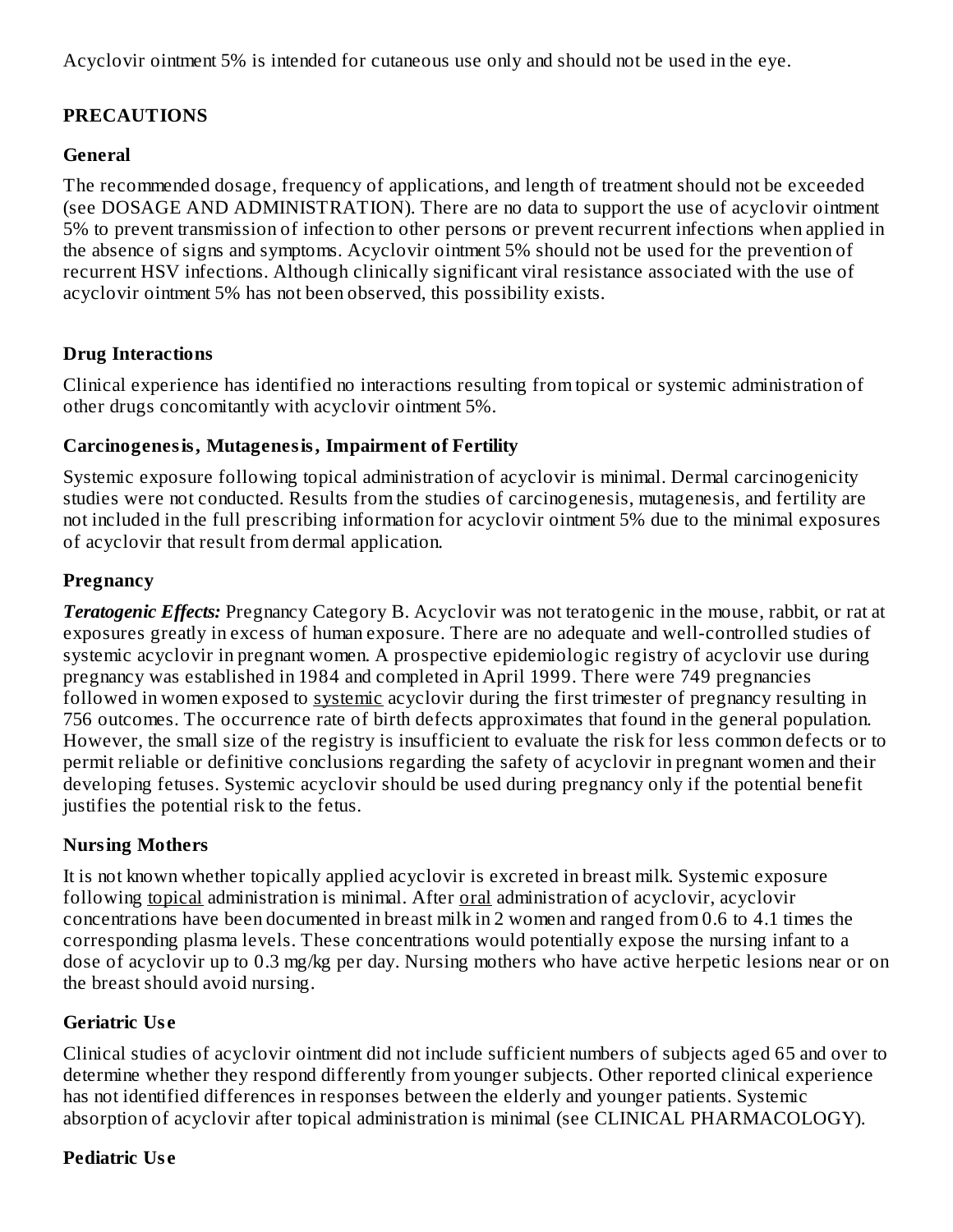Safety and effectiveness in pediatric patients have not been established.

# **ADVERSE REACTIONS**

In the controlled clinical trials, mild pain (including transient burning and stinging) was reported by about 30% of patients in both the active and placebo arms; treatment was discontinued in 2 of these patients. Local pruritus occurred in 4% of these patients. In all studies, there was no significant difference between the drug and placebo group in the rate or type of reported adverse reactions nor were there any differences in abnormal clinical laboratory findings.

# **Obs erved During Clinical Practice**

Based on clinical practice experience in patients treated with acyclovir ointment in the US, spontaneously reported adverse events are uncommon. Data are insufficient to support an estimate of their incidence or to establish causation. These events may also occur as part of the underlying disease process. Voluntary reports of adverse events that have been received since market introduction include:

*General:* Edema and/or pain at the application site. *Skin:* Pruritus, rash.

# **OVERDOSAGE**

Overdosage by topical application of acyclovir ointment 5% is unlikely because of limited transcutaneous absorption (see CLINICAL PHARMACOLOGY).

# **DOSAGE AND ADMINISTRATION**

Apply sufficient quantity to adequately cover all lesions every 3 hours, 6 times per day for 7 days. The dose size per application will vary depending upon the total lesion area but should approximate a onehalf inch ribbon of ointment per 4 square inches of surface area. A finger cot or rubber glove should be used when applying acyclovir ointment to prevent autoinoculation of other body sites and transmission of infection to other persons. **Therapy should be initiated as early as possible following ons et of signs and symptoms.**

# **HOW SUPPLIED**

Each gram of acyclovir ointment USP, 5% contains 50 mg acyclovir USP in a polyethylene glycol base. Acyclovir ointment USP, 5% is a white to off-white translucent ointment. It is supplied as follows:

NDC 16714-885-01 15 gram tubes (1 tube per carton) NDC 16714-885-02 30 gram tubes (1 tube per carton)

Store at 20° to 25°C (68° to 77°F); excursions permitted to 15° to 30°C (59° to 86°F) [See USP Controlled Room Temperature].

Manufactured for:

# **Northstar Rx LLC**

Memphis, TN 38141.

Manufactured by:

**Glenmark Pharmaceuticals Ltd.** Colvale-Bardez, Goa 403 513, India

To report SUSPECT ADVERSE REACTIONS,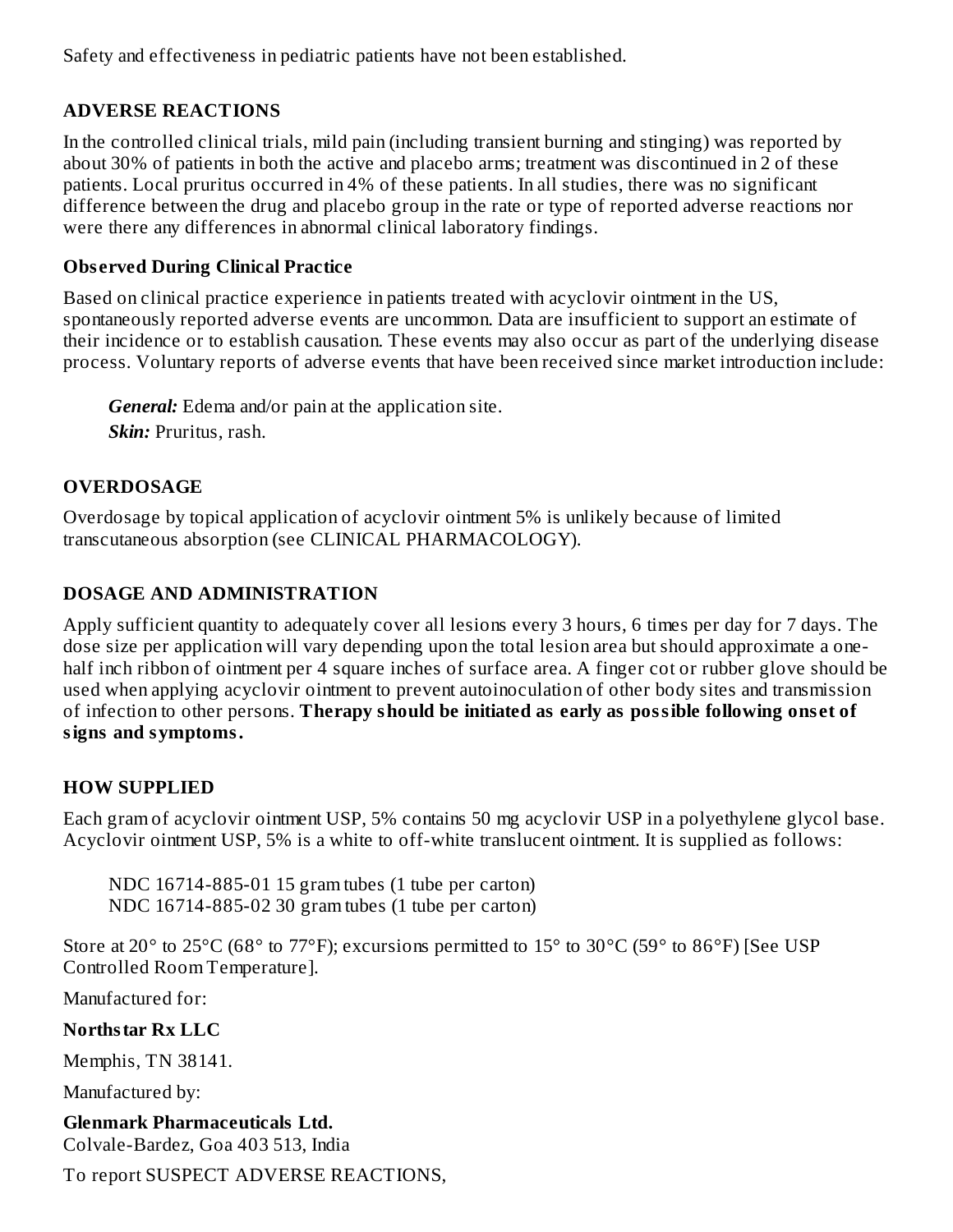Contact NorthStar Rx LLC 1-800-206-7821 or FDA at 1-800-FDA-1088 or www.fdagov/medwatch September 2018

**Package/Label Display Panel NDC 16714-885-01 Acyclovir Ointment USP, 5% 15 g – Carton Label**



**Package/Label Display Panel NDC 16714-885-01 Acyclovir Ointment USP, 5% 15 g – Tube Label**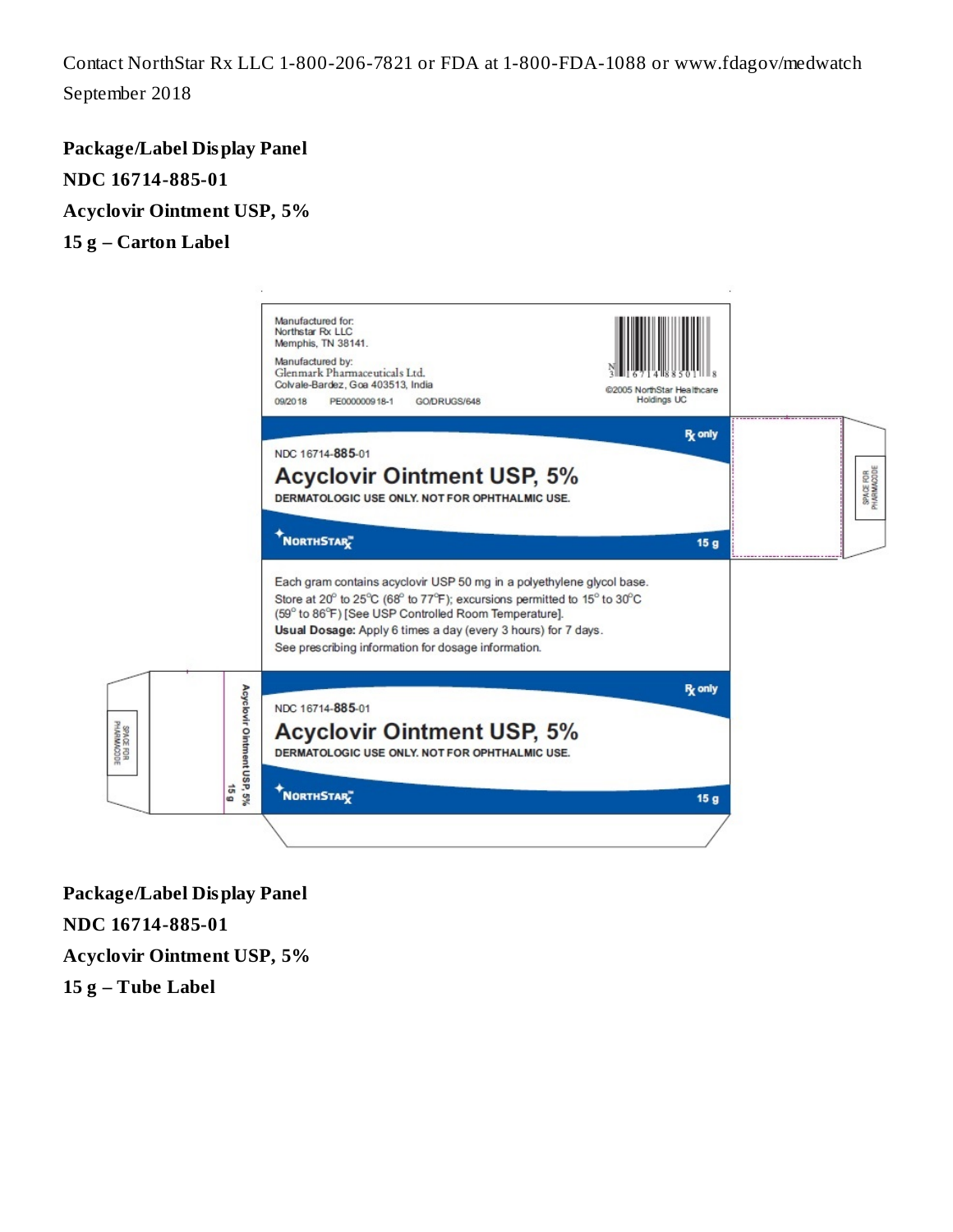| NDC 16714-885-01                                            |                                                                                                                                                                                                          | R <sub>z</sub> only |
|-------------------------------------------------------------|----------------------------------------------------------------------------------------------------------------------------------------------------------------------------------------------------------|---------------------|
|                                                             | <b>Acyclovir Ointment USP, 5%</b><br>DERMATOLOGIC USE ONLY, NOT FOR OPHTHALMIC USE.                                                                                                                      |                     |
| <b>NORTHSTAR</b> "                                          |                                                                                                                                                                                                          | 15 <sub>g</sub>     |
|                                                             | Each gram contains acyclovir USP 50 mg in a polyethylene glycol base.<br>Store at 20° to 25°C (68° to 77°F); excursions permitted to 15° to 30°C<br>(59° to 86°F) [See USP Controlled Room Temperature]. |                     |
|                                                             | Usual Dosage: Apply 6 times a day (every 3 hours) for 7 days.                                                                                                                                            |                     |
|                                                             | See prescribing information for dosage information.                                                                                                                                                      |                     |
|                                                             | SEE CRIMP FOR LOT NO. AND EXPIRATION DATE.                                                                                                                                                               |                     |
| FILLED BY WEIGHT, NOT BY VOLUME.                            |                                                                                                                                                                                                          |                     |
| Manufactured for:<br>Northstar Rx LLC<br>Memphis, TN 38141. | Manufactured by: Glenmark<br>Pharmaceuticals Ltd.<br>Colvale-Bardez,<br>Goa 403513, India                                                                                                                |                     |
| 09/2018                                                     | @2005 NorthStar Healthcare<br><b>Holdings UC</b>                                                                                                                                                         |                     |
| PE000000918-1                                               | GO/DRUGS/648                                                                                                                                                                                             |                     |

**Package/Label Display Panel NDC 16714-885-02 Acyclovir Ointment USP, 5% 30 g – Carton Label**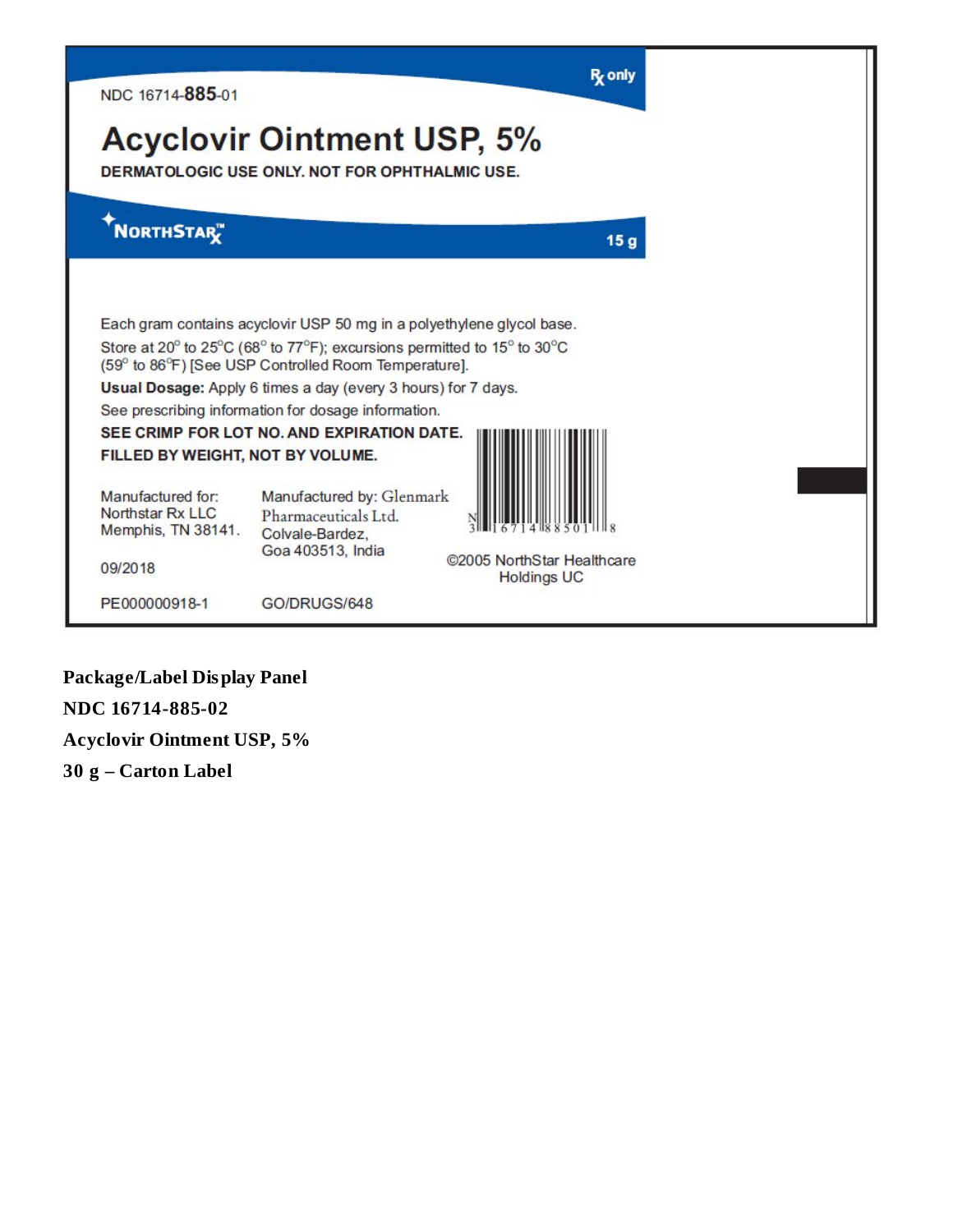|                                                              | Manufactured for:<br>Northstar Rx LLC<br>Memphis, TN 38141.<br>Manufactured by:<br>Glenmark Pharmaceuticals Ltd.<br>Colvale-Bardez, Goa 403513, India<br>09/2018<br>PE000000918-1<br>GO/DRUGS/648                                                                                                                                | @2005 NorthStar Healthcare<br><b>Holdings UC</b> |                         |
|--------------------------------------------------------------|----------------------------------------------------------------------------------------------------------------------------------------------------------------------------------------------------------------------------------------------------------------------------------------------------------------------------------|--------------------------------------------------|-------------------------|
|                                                              | NDC 16714-885-02<br><b>Acyclovir Ointment USP, 5%</b><br>DERMATOLOGIC USE ONLY, NOT FOR OPHTHALMIC USE.<br>NORTHSTAR <sup>T</sup>                                                                                                                                                                                                | <b>R</b> <sub>c</sub> only<br>30 <sub>g</sub>    | SPACE FOR<br>PHARMACODE |
|                                                              | Each gram contains acyclovir USP 50 mg in a polyethylene glycol base.<br>Store at 20° to 25°C (68° to 77°F); excursions permitted to 15° to 30°C (59° to 86°F)<br>[See USP Controlled Room Temperature].<br>Usual Dosage: Apply 6 times a day (every 3 hours) for 7 days.<br>See prescribing information for dosage information. |                                                  |                         |
| Acyclovir Ointment USP, 5%<br>SPACE FOR<br>PHARMOODE<br>30 g | NDC 16714-885-02<br><b>Acyclovir Ointment USP, 5%</b><br>DERMATOLOGIC USE ONLY, NOT FOR OPHTHALMIC USE.<br>NORTHSTARE                                                                                                                                                                                                            | <b>R</b> <sub>c</sub> only<br>30 <sub>g</sub>    |                         |
|                                                              |                                                                                                                                                                                                                                                                                                                                  |                                                  |                         |

# **Package/Label Display Panel NDC 16714-885-02 Acyclovir Ointment USP, 5% 30 g – Tube Label**

| NDC 16714-885-02                                                       | <b>Acyclovir Ointment USP, 5%</b><br>DERMATOLOGIC USE ONLY, NOT FOR OPHTHALMIC USE.                                                                                                                                                                                                                                                                                            | <b>R</b> <sub>c</sub> only                       |
|------------------------------------------------------------------------|--------------------------------------------------------------------------------------------------------------------------------------------------------------------------------------------------------------------------------------------------------------------------------------------------------------------------------------------------------------------------------|--------------------------------------------------|
| NORTHSTAR™                                                             |                                                                                                                                                                                                                                                                                                                                                                                | 30q                                              |
| FILLED BY WEIGHT, NOT BY VOLUME.                                       | Each gram contains acyclovir USP 50 mg in a polyethylene glycol base.<br>Store at 20° to 25°C (68° to 77°F); excursions permitted to 15° to 30°C<br>(59° to 86°F) [See USP Controlled Room Temperature].<br>Usual Dosage: Apply 6 times a day (every 3 hours) for 7 days.<br>See prescribing information for dosage information.<br>SEE CRIMP FOR LOT NO. AND EXPIRATION DATE. |                                                  |
| Manufactured for:<br>Northstar Rx LLC<br>Memphis, TN 38141.<br>09/2018 | Manufactured by:<br>Glenmark Pharmaceuticals Ltd.<br>Colvale-Bardez, Goa 403513, India<br>PE000000918-1<br>GO/DRUGS/648                                                                                                                                                                                                                                                        | ©2005 NorthStar Healthcare<br><b>Holdings UC</b> |